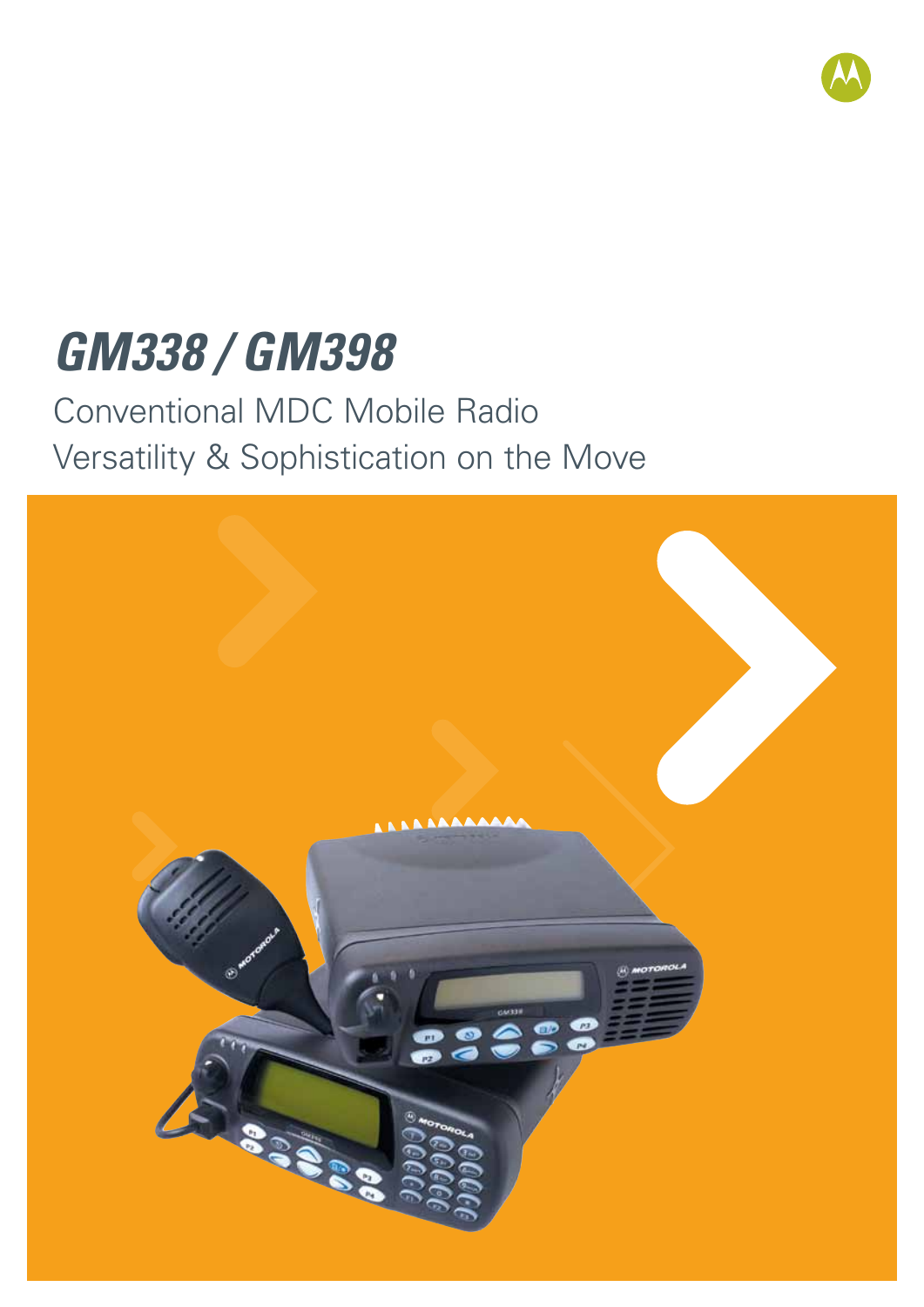

## *The GM338 & GM398*

## *Instant & Reliable Communication to Keep Your Mobile Team Working Efficiently*

In a rapidly changing market, you need a communication solution that enables you to respond immediately to your customer requests and maximise productivity. With Motorola GM338 and GM398 conventional mobile, you can now enjoy instant and reliable communication to keep your mobile team working efficiently.

Whether you are a courier service personnel where information on direction is critical, or a foreman at a construction site needing emergency backup at an accident scene, or a transportation company that wants to improve its fleet management, both the GM338 & GM398 mobile radios are solutions that let you stay in touch and in control.

## *GM338 & GM398 Common Key Features & Benefits*

## **Advanced Signalling Capability**

GM338 & GM398 support a comprehensive range of signalling schemes such as MDC1200, Private Line & Digital Private Line, Quick Call II and DTMF.

## **Excellent Audio Technology**

Motorola's special voice compression and low level expansion technology ensure crisper, clearer and stronger audio quality, allowing you to communicate even in a noisy working environment.

## **Programmable Channel Spacing (12.5/20/25 kHz)**

Both radios allow programmable channel spacing of 12.5/20/25kHz, offering flexibility and easy migration of channel spacing and protecting your investment should your country's regulatory channel spacing requirement change.

## **Large Control Buttons**

The intuitive driven menu together with the large control buttons on the front panel of the radio provide users easy navigation of menu and exit functions.

## **Dual Priority Scan**

Both GM338 & GM398 support up to 16 scan lists and the scan function can be assigned to any of the function buttons. The dual priority scan feature allows frequent scanning of priority channels.

## **Remote Mount Control Head**

The remote mount control head can be mounted on the dash board without the radio chasis, ideal when space is a constraint.

## **Status Call/Messaging**

Up to 16 pre-defined text messages can be assigned to enable users to send frequently used messages and statuses quickly, without the need to talk.

## **Covert Emergency Signalling**

Allows users to discreetly send help signals to a pre-defined person or group of users, providing added peace of mind.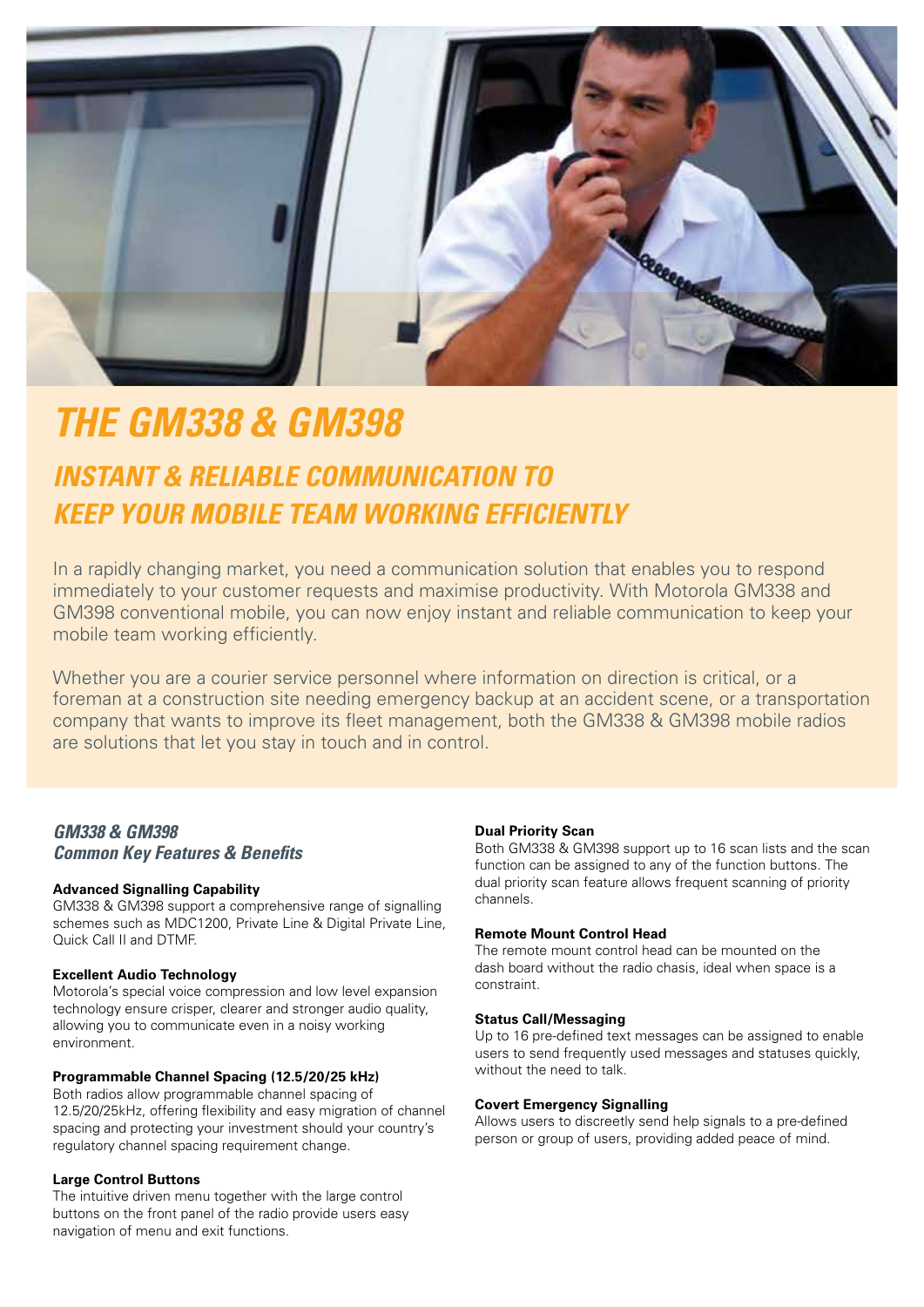

## *Instant Communication With People On The Move*

## *GM338 - Versatility on the Go*

Perfect for growing organisations, the GM338's rich feature set enable it to meet your rapidly changing business needs - keeping users communicating at higher levels of efficiency.

## *GM338 Features & Benefits*

## **4 Customised Buttons**

Easy to use, users have the flexibility to dedicate the most useful operations to these specific buttons for instant onetouch access.

## **Optional Voice Storage**

Through an optional voice storage board, the GM338's capabilities can be expanded to incorporate the recording & playback of messages, or personal memos for up to 120 seconds.

## **128 Channel Capacity**

With a full 128-channel operating capacity, the GM338 conventional mobile allows users greater flexibility to program each channel individually for different power output, private line (PL)/Digital private line (DPL) for privacy call, as well as repeater/talkaround and busy channel lock out to enhance communication efficiency.

## **14 Characters 1-line Alphanumeric Display**

The large alphanumeric display with icons such as signal strength indicator and caller identification makes it easy to read both text and icon displays.

## *GM398 - Sophistication on the Move*

The GM398 mobile is fully equipped for organisations that require high levels of flexibility and functionality. The GM398 mobile builds on the benefits provided by the GM338 radio, taking its users to a whole new level of communication capability.

## *GM398 Features & Benefits*

## **7 Customised Buttons**

Easy to use, users can have the flexibility to assign your most useful operation to these specific buttons and replace them with recognised symbols.

## **160 Channel Capacity**

The extensive 160-channel operating capacity on the GM398 mobile enables it to accommodate a vast number of users and work groups concurrently. Users can program each channel individually for different power output, private line(PL) or digital private line (DPL) for privacy call, as well as repeater/talkaround and busy channel lock out to enhance communication efficiency.

## **14 Characters 4-line Alphanumeric Display**

The large alphanumeric display enables users to read up to 14 characters and 4 lines of text quickly. The display also features icons such as radio signal strength indicator and caller identification.

## **Full Keypad**

The full alphanumeric keypad makes it easy to edit the list and enable quick entry of the desired channel number, call list address, status or message number.

## **Built-in Voice Storage**

The built-in voice storage board provides users with a paperless notepad to store and retrieve messages. The radio performance is further enhanced through recording & playing back of important messages, or personal memos for up to 120 seconds.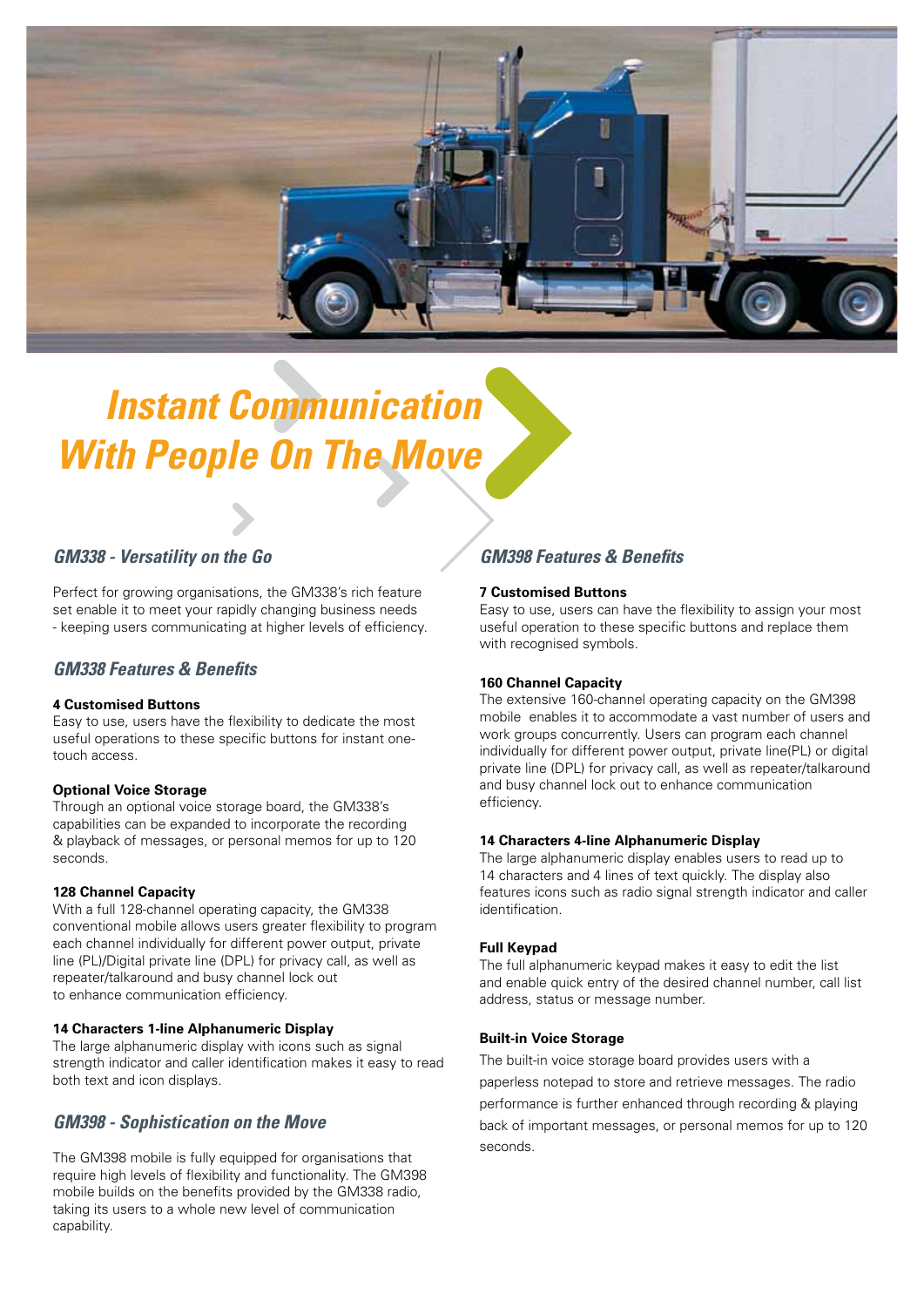

GM398

## *Enhanced Signalling Features for GM338 & GM398*

## **I) MDC1200 Signalling Protocol**

#### • PTT ID

Enables the transmission of caller ID and allows users to identify incoming callers.

#### • Selective Radio Inhibit

Should the radios be stolen or go missing, the selective radio inhibit feature enables remote deactivation of the radios, providing greater security.

• Call Alert

The radio emits an alert tone to notify individual users that someone is trying to reach them.

• Voice Selective Call

The radio receives and sends dedicated individual voice messages for privacy or group voice messages for improved productivity.

• Radio Check This feature monitors if the radio is working or operating within range.

• Emergency Signalling Sends help signals for added security.

## **II) Quick Call II Signalling Protocol**

• Call Alert Voiceless paging with continuous alert tones that alerts users on incoming calls.

• Selective Call Paging alerts followed by a voice message.

## **Enhance Your Radio's Capabilities**

A comprehensive range of accessories is available so that the radios can be customised to suit your needs. Adding the proper headsets, microphones, batteries, chargers or carry cases can enhance the productivity of the people who use two-way radios. Motorola accessories are built with the highest quality standards and are specially engineered to assure maximum performance of your radio, no matter what profession you're in.

## **ACCESSORIES FOR GM338 & GM398**





**Microphone AARMN4026** Keypad Microphone **Compact Microphone AARMN4038** Heavy Duty Microphone



#### **Hands-free Solution**

**RLN4857** Push Button with Remote PTT<br>**RLN4856** Foot Switch with Remote PTT **RLN4856** Foot Switch with Remote PTT<br>**AARMN4027** Visor Microphone **Visor Microphone** (for use with remote PTT accessories)



**Remote Mount Kit** Remote Mount Kit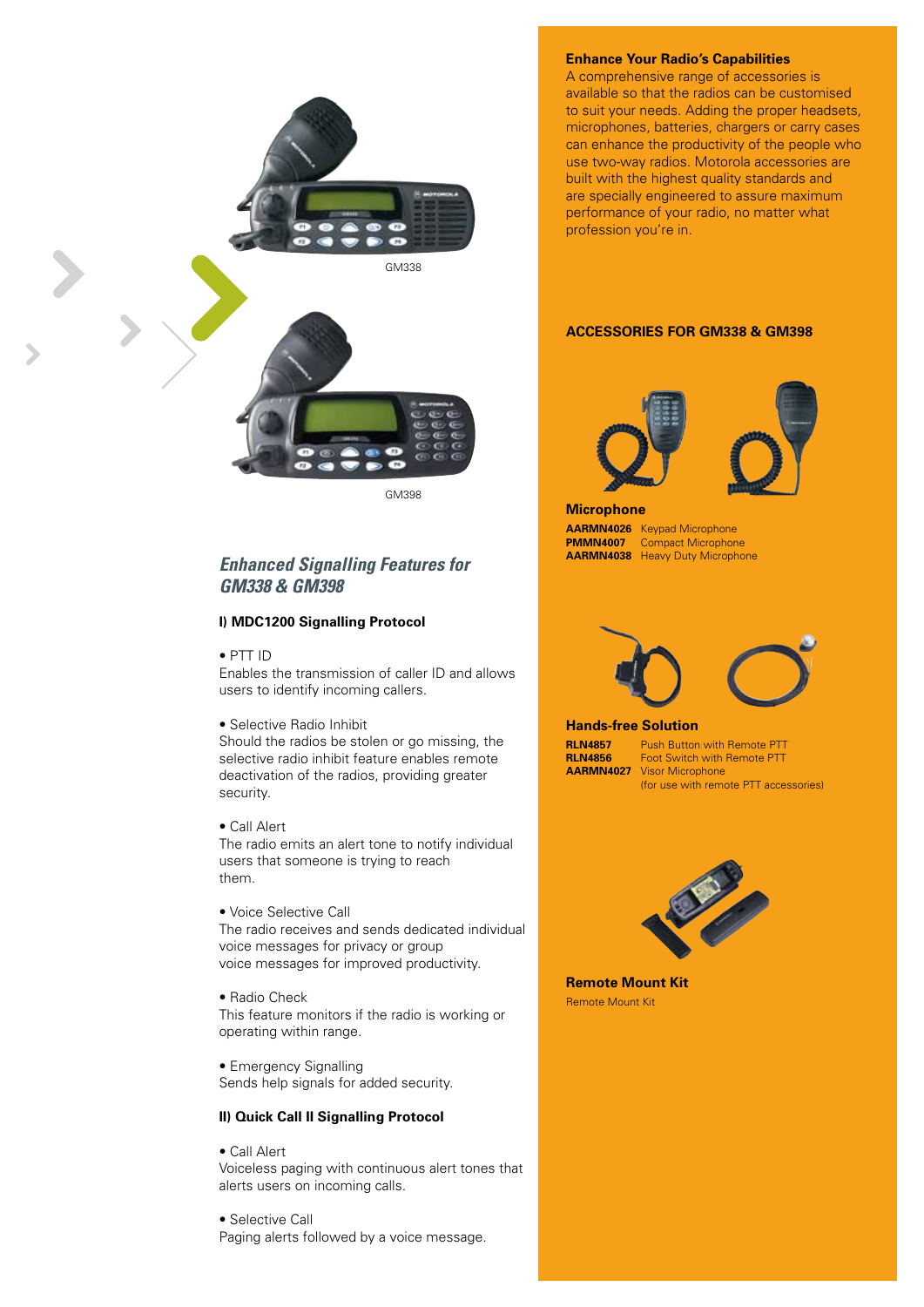## **GM338 & GM398 Specifications**

| כווטוסאוווט <del>סעט טכטוווע א</del> טכטוווט  |                                                      |                       |                       |  |  |  |  |
|-----------------------------------------------|------------------------------------------------------|-----------------------|-----------------------|--|--|--|--|
| <b>GENERAL SPECIFICATION</b>                  | Low Band (GM338 only)                                | <b>VHF</b>            | <b>UHF</b>            |  |  |  |  |
| *Frequency Range                              | 29.7-36MHz                                           | 136-174MHz            | 403-470MHz            |  |  |  |  |
|                                               | 36-42MHz                                             |                       | 450-527MHz (1-25W)    |  |  |  |  |
|                                               | 42-50MHz                                             |                       | 450-520MHz (25-40W)   |  |  |  |  |
| Frequency Stability (-30 C to 60 C, 25c Ref,) | 5ppm                                                 | ± 2.5pm               | $± 2$ ppm             |  |  |  |  |
| <b>Channel Capacity</b>                       | <b>GM338: 128 Channels</b>                           |                       |                       |  |  |  |  |
|                                               | GM398: 160 Channels                                  |                       |                       |  |  |  |  |
| Power Output                                  | $40 - 60 W$                                          | $1 - 25W$             | $1 - 25W$             |  |  |  |  |
|                                               |                                                      | 25 - 45W (GM338 only) | 25 - 40W (GM338 only) |  |  |  |  |
| Power Supply                                  | 13.2Vdc (10.8 - 15.6 Vdc) Negative Vehicle ground    |                       |                       |  |  |  |  |
| <b>Channel Spacing</b>                        | 12.5/20/30kHz                                        | 12.5/20/25 kHz        |                       |  |  |  |  |
| Dimensions (L x W x H)                        |                                                      |                       |                       |  |  |  |  |
| GM338: (add 9mm for volume knob)              | 255mm x 185mm x 72mm                                 | 186mm x 179mm x 59mm  |                       |  |  |  |  |
| GM398: (add 7mm for volume knob)              | 188mm x 185mm x 72mm                                 |                       |                       |  |  |  |  |
| Weight                                        | 2040gms (4.5lbs)                                     | 1400gms (3.15 lbs)    |                       |  |  |  |  |
| <b>Operating Temperature</b>                  | -30 $\mathrm{^{\circ}C}$ to +60 $\mathrm{^{\circ}C}$ |                       |                       |  |  |  |  |
| Sealing                                       | Passes rain testing to IP54                          |                       |                       |  |  |  |  |
| <b>Shock and Vibration</b>                    | Meets MIL-STD 810-c, D&E and TIA/EIA 603             |                       |                       |  |  |  |  |
| Dust                                          | Meets MIL-STD 810-C, D&E and TIA/EIA 603             |                       |                       |  |  |  |  |
| Humidity                                      | Meets MIL-STD 810-C, D&E and TIA/EIA 603             |                       |                       |  |  |  |  |
|                                               |                                                      |                       |                       |  |  |  |  |
| <b>Transmitter</b>                            | Low Band (GM338 only)                                | <b>VHF</b>            | <b>UHF</b>            |  |  |  |  |
| <b>Modulation Limiting</b>                    | ± 12.5@12.5kHz                                       | ± 2.5kHz @12.5kHz     |                       |  |  |  |  |
|                                               | ± 5.0 @ 20/30kHz                                     | ± 4.0kHz @20kHz       |                       |  |  |  |  |
|                                               |                                                      | $± 5.0$ kHz @25kHz    |                       |  |  |  |  |
| FM Hum & Noise                                | -40dB @ 12.5kHz                                      | -40dB @ 12.5kHz       |                       |  |  |  |  |
|                                               |                                                      |                       |                       |  |  |  |  |
|                                               | -45dB @ 20/30kHz                                     | -45dB @ 20/25kHz      |                       |  |  |  |  |
| <b>Conducted/Radiated Emissions</b>           | $-26dB < 1GHz$                                       | $-36$ d $Bm < 1$ GHz  |                       |  |  |  |  |
|                                               |                                                      | $-30$ d $Bm < 1$ GHz  |                       |  |  |  |  |
| <b>Adjacent Channel Power</b>                 | $-60dB < 12.5kHz$                                    | - 60dBm @ 12.5kHz     |                       |  |  |  |  |
|                                               | $-70dB < 20/30kHz$                                   | - 70dBm @ 20/25kHz    |                       |  |  |  |  |
| Audio Response (300 to 3000Hz)                | $+ 1, -3dB$                                          |                       |                       |  |  |  |  |
| Audio Distortion @ 1000Hz, 1000Hz,            |                                                      |                       |                       |  |  |  |  |
| 60% Rated Max, Deviation                      | 3%                                                   |                       |                       |  |  |  |  |
|                                               |                                                      |                       |                       |  |  |  |  |
| <b>Receiver</b>                               | Low Band (GM338 only)                                | <b>VHF</b>            | <b>UHF</b>            |  |  |  |  |
| Sensitivity (12dBSINAD                        | 0.25uV Typical                                       | 0.22uV                |                       |  |  |  |  |
| Intermodulation (EIA)                         | 78dB Typical                                         | 78dB @ 25kHz          | 75dB @ 25kHz          |  |  |  |  |
|                                               |                                                      | 78dB @ 20kHz          | 75dB @ 20kHz          |  |  |  |  |
|                                               |                                                      | 75dB @ 12.5kHz        | 75dB @ 12.5kHz        |  |  |  |  |
| <b>Adjacent Channel Selectivity</b>           | 65dB @ 12.5kHz                                       | 80dB @ 25kHz          | 75dB @ 25kHz          |  |  |  |  |
|                                               | 80dB @ 20/30kHz                                      | 70dB @ 20kHz          | 70dB @ 20kHz          |  |  |  |  |
|                                               |                                                      | 65dB @ 12.5kHz        | 65dB @ 12.5kHz        |  |  |  |  |
| <b>Spirious Rejection</b>                     | 70dB @ 12.5kHz                                       | 80dB @ 20/25kHz       | 75dB @ 20/25kHz       |  |  |  |  |
|                                               | 80dB @ 20/30kHz                                      | 75dB @ 12.5kHz        | 70dB @ 12.5kHz        |  |  |  |  |
| <b>Rated Audio</b>                            | 3W Internal                                          |                       |                       |  |  |  |  |
|                                               | 7.5W & 13W External                                  |                       |                       |  |  |  |  |
| Audio Distortion @ rated audio                | 3% Typical                                           |                       |                       |  |  |  |  |
| Hum & Noise                                   | -40dB @ 12.5kHz                                      | -40dB @ 12.5kHz       |                       |  |  |  |  |
|                                               | -45dB @ 20/30kHz                                     | -45dB @ 20/25kHz      |                       |  |  |  |  |
| Audio Response (300 to 3000Hz)                |                                                      | $+1$ , 3dB            |                       |  |  |  |  |
| <b>Conducted Spurious Emission</b>            | $-57dBm > 1 GHz$                                     |                       |                       |  |  |  |  |
| per FCC part 15                               | $-47dBm > 1$ GHz                                     |                       |                       |  |  |  |  |
|                                               |                                                      |                       |                       |  |  |  |  |

\* Availability subject to country law and regulations. Radios meet applicable regulatory requirements.

All specifications shown are subject to change without notice. Specifications are not representative of all radios and may vary in different radios.